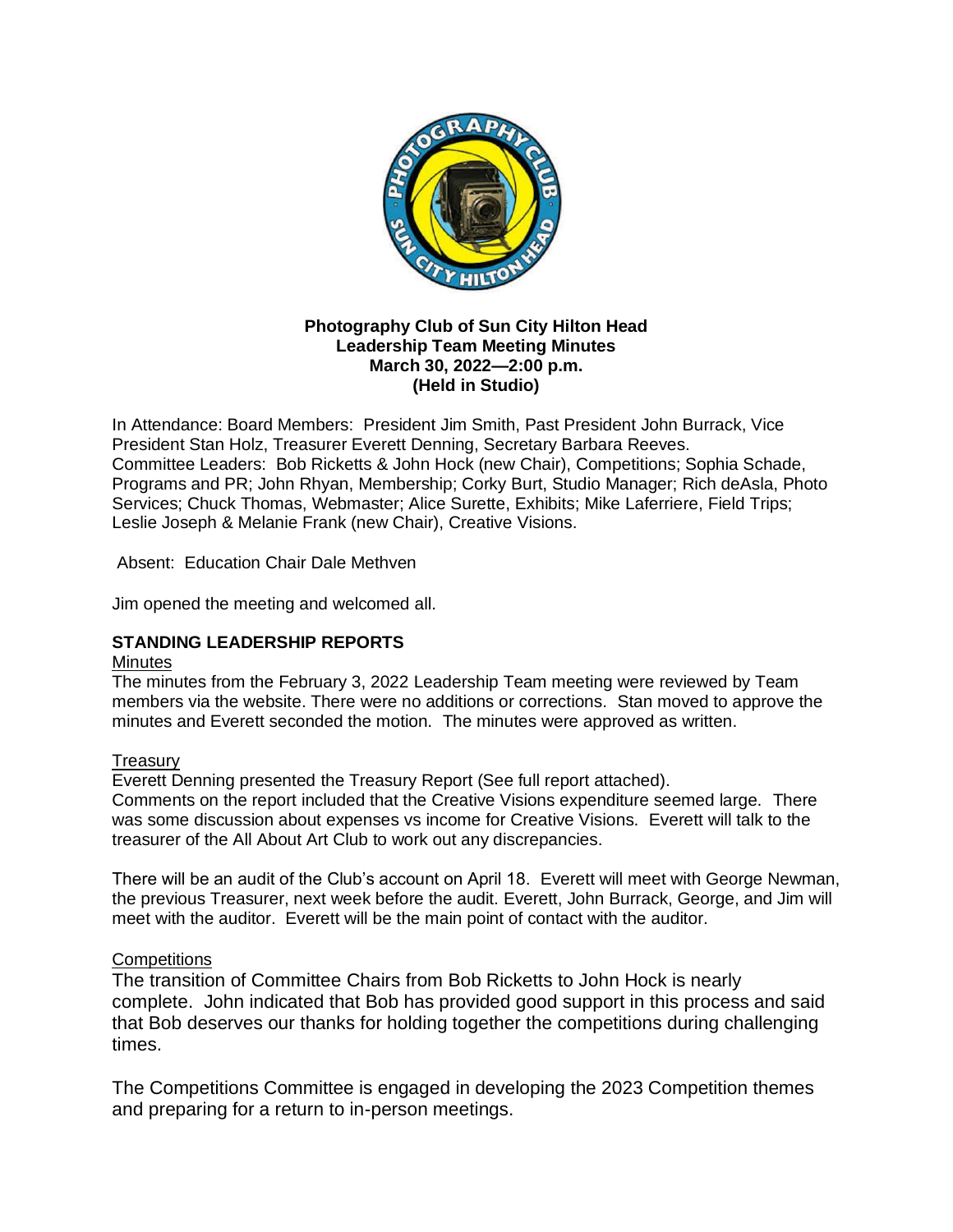Jim reminded John Hock that talks regarding Tri-Club competition need to continue within the Committee. Jim asked John to come back to the Board soon with recommendations regarding our Club's participation in this competition. There may still be issues that need to be worked out, however, before we decide to participate. Jim pointed out that if the Club does decide to participate next year, several decisions will need to be made, e.g. a room request would need to be submitted if we are to host; the April meeting might be used to prepare for Tri-Club; we may want to have only one meeting in May, the Tri-Club competition, rather than a monthly meeting in addition.

#### Programs

Sophia presented the schedule for in person vs Zoom meetings. Next fall, September through November will be in person; December through February will be via Zoom. March will be in person, April via Zoom, and May in person.

Sophia pointed out that the advantage of Zoom sessions is that they provide an opportunity to engage high end photographers/speakers. However, she pointed out, our own members can give good presentations as well, as shown in March's meeting, which was very well-received. We could possibly have presentations by some of our own members at two monthly meetings.

Some things in the works: Robert Rommel will be the speaker in September, and, for November, we will have Jamie Anderson, the owner of Coastal Georgia Prints, and a photographer focused on Night Photography.

#### Education

Jim presented highlights from the Education report in Dale's absence, including a recap of the Winter Session classes and a summary of the numbers for the Spring Session. He also pointed out the need for more volunteers, especially instructors and assistants in the Fundamentals class. (See full report attached).

#### Membership

John Rhyan reported that there are currently 377 members in the Club, including 93 new members. 240 have signed the waiver so far. John was asked if there is a way to get a list of those who have signed waivers and those who have not. He indicated that a Committee Chair can request from him a copy of the membership list that indicates that information.

#### Studio Manager

Corky reviewed the timeline for the Studio renovations. Preparations will begin on Friday, April 1, a clean-up day, when decisions will be made about what should be kept and what would be given away on Saturday, April 2, from 9 to noon. Work on the Studio will begin the next week and last through the month of April.

He highlighted the many renovations that will be made, including additional electrical outlets for charging; overhead pull-down electrical outlets in the center area; wires for the computers and printers placed under cabinets instead of on top. Workstations will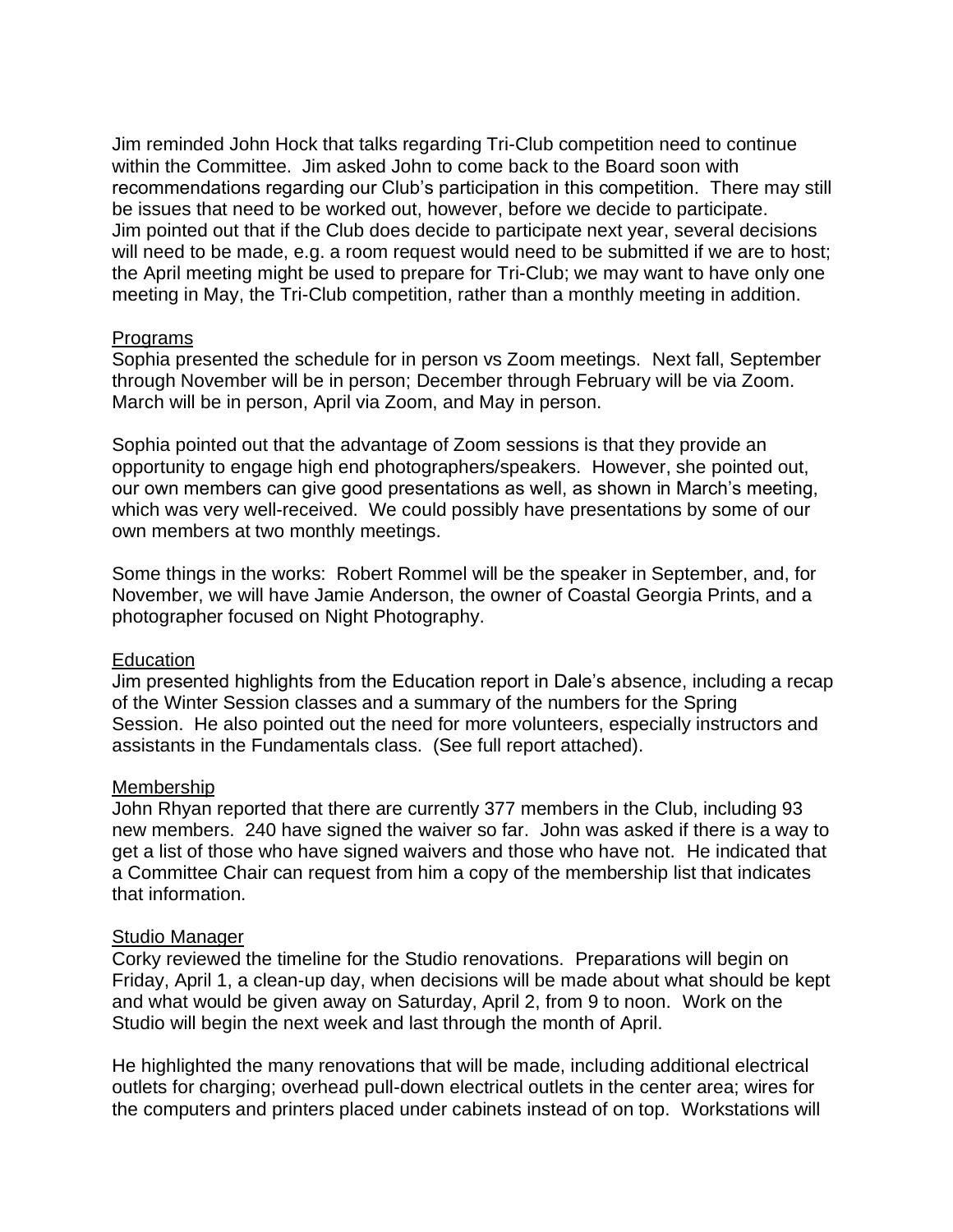be reconfigured with space opened underneath computers for more knee and leg room. New seats that are more stable and have a back will be purchased. All walls and gallery panels will be painted. Chairs with deeper cushions will be added. Tables will be power washed to clean up grime that has accumulated. More surface area will be provided on the assembly table. The security camera is still to be discussed.

A question was raised whether the Studio and workstations would be ADA compliant. There was discussion about what would be needed to do that and some of the challenges it would present at the workstations. It was proposed that providing a wireless keyboard might be a solution.

The 3880 printer may be replaced since it is getting older, or another option is to buy a new one in addition to the current one. A question was raised about members being able to use their own laptops for sending to the printers. Rich explained that it is possible, technically, but they would need to have the printer drivers installed and know the IP address for the network.

#### Photo Services

Rich explained that there was one request to have a picture copied and improved, but the client then changed her mind about having the job done.

#### PR Communications

Sophia reported that all information has been submitted to *Sunsations* for June, July, and August.

#### Webmaster

Chuck reported that payments have been made for another year of service. Dale has updated all activities and slideshows. He called attention to the new Sunflowers screen showing support for Ukraine.

A suggestion was made about using Facebook as another source for Club information.

#### **Exhibits**

Alice thanked the Board for approving changes she proposed in the Studio exhibit guidelines. The new Studio exhibit is set to be installed May 2 with drop off from 10 to noon. Volunteers are needed to hang these photos. A reminder about submissions will be sent out to members on April 1.

#### Field trips

Mike presented an update on the Committee's work (See full report attached). There are several upcoming field trips and several in the works, including the first one to Harbor Island and a Savannah Architectural tour using the Old Town Trolley System. The Committee also plans to highlight some happenings in the summer where members can go out by themselves.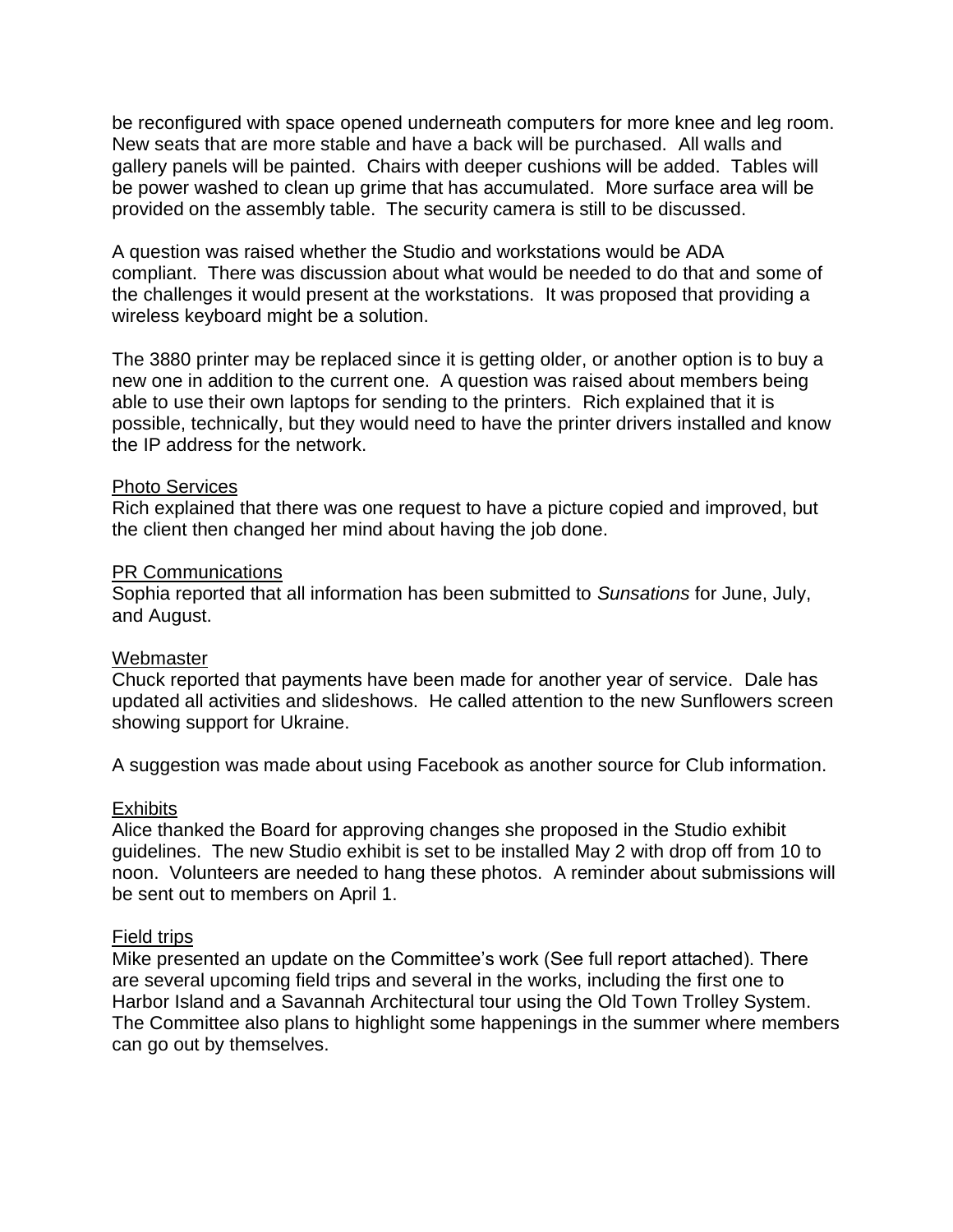The Committee is also developing some things to provide more structure and an easier transition, including some planning tools and a field trip checklist so all are aware of the process.

The Committee will be putting out a call out for new members to get more people involved. Mike suggested that they might send an email to new members or meet with them to maybe solicit their participation.

This led to a discussion about the benefits of having the Club itself do this for new members, an orientation that would better introduce them to the Club and make them feel more welcome. It was suggested that maybe, after the remodel, there could be an open house in the Studio. Stan Holz agreed to lead up putting together and conducting an orientation session for new members.

#### **AD HOC COMMITTEE REPORTS**

#### Bylaws

John Burrack presented an update on the work of the By-Laws Committee (See full report attached). The Committee will use April and May to become more active. Some revisions to be discussed include virtual meetings, electronic voting, choosing to be a "budget-based club," and adding another seat to the Board for a total of seven members instead of six.

The proposed revisions will be presented to the Board, and, if approved, submitted to Lifestyles for approval, and then to the Club general membership for a vote.

There was a question for John about the advantages of choosing to be budgetbased. John highlighted some of the advantages, e.g., it can serve as a long-term planning tool, and it also may help with questions from auditors. It can provide protection as well, since, if funds are not allocated or reserved, they could possibly be taken by Pulte.

#### Creative Visions

Leslie presented a summary of the Creative Visions 2022 event activity (See full report attached). There were several positives, e.g., the name change seemed to work well given the quality of art works exhibited, the new pre-inspection process worked well overall, the reconfigured space allowed for more room, and more photos and paintings were sold than in 2020. There were numerous challenges, however, including a shortage of artists participating, a lack of effective leadership and volunteers in the Art Club, and a lack of information available from past years to inform this year's process. Attendance also was down, possibly due to the name change or Covid.

Leslie presented to the Team the question about whether to hold the Event next year, or would it be better to have people resources deployed elsewhere in other activities. Consensus seemed to be that Creative Visions is an important event and should be continued, possibly with modifications. Discussion centered on how to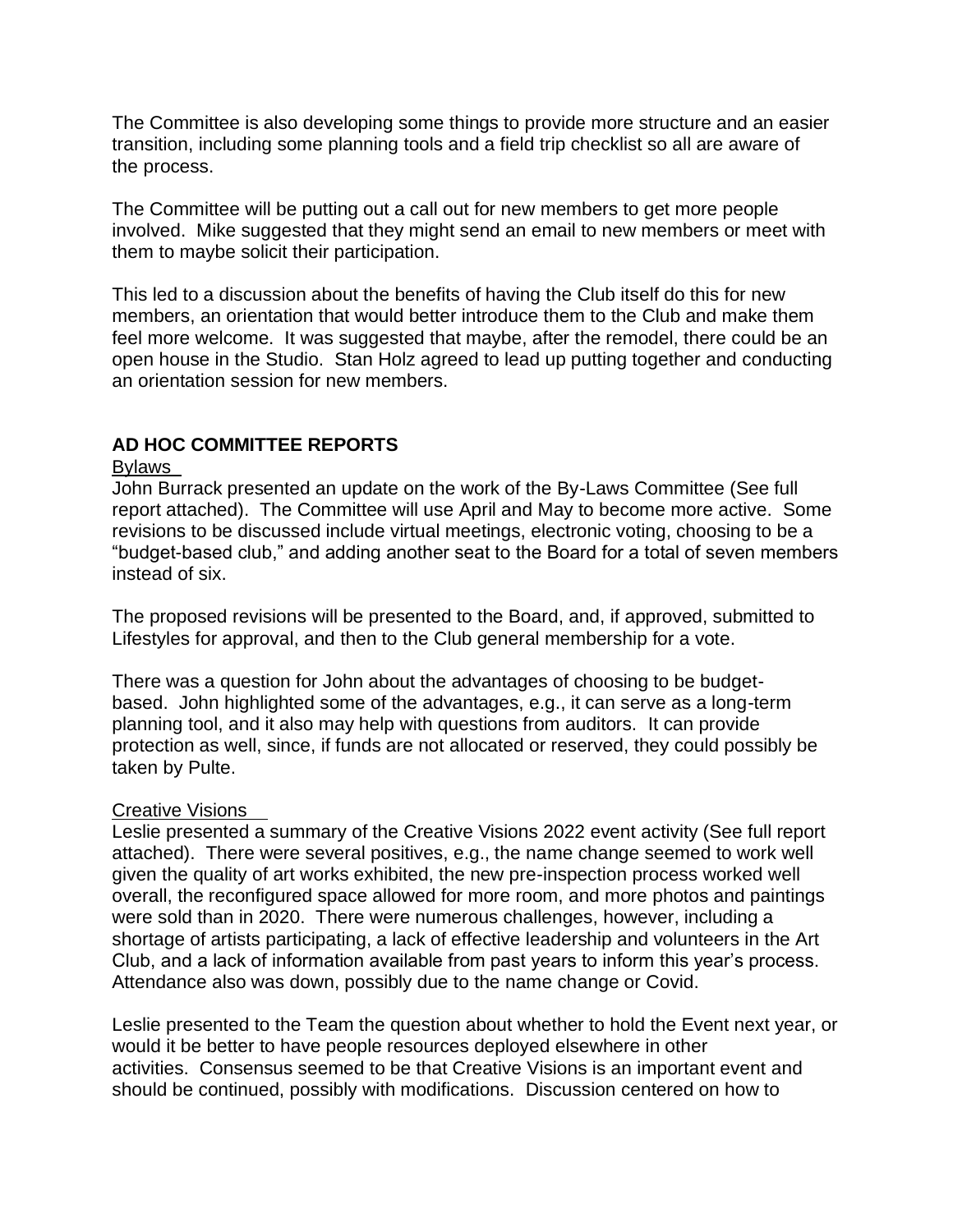address the shortage of artists so that all photographers would be able to participate and how to provide enough leadership and volunteers so that the burden would not fall on Photography Club members alone. It was suggested that other Clubs such as the Stained-Glass Club be invited to participate as well since they have voiced an interest in doing so. Different categories of participation could be set up and have voting venues for each category. A suggestion was made to have a pre-show pairing to see how other art forms can be paired with photographs.

Stan moved and Everett seconded that Creative Visions should continue for 2023 and that contact should be initiated with the Stained-Glass Club to solicit their participation in addition to the participation of the All About Art Club. All Board members were in favor and the motion passed unanimously.

Melanie Frank will take the lead on this for the Photography Club, and John Burrack agreed to be on the Creative Visions Steering Committee with Melanie.

#### **NEW BUSINESS**

#### Charter Club Showcase

This is a new activity for the Community to be held on May 12. The intent is to have each club highlight their activities and provide demonstrations for the residents from 10 – 2. Jim proposed opening the Studio for demonstrations of printing, matting, etc. Corky volunteered to set up the Studio lighting for portraits. Other volunteers included Rich DeAsla, John Burrack, Bob Ricketts, Stan Holz, and Jim Smith.

#### Selling of Photos

Photos exhibited in the Studio are currently sold privately between photographer and buyer. There was discussion around the question of whether this should be a Club activity, with the Club paying the sales tax, or whether we should continue with the current method of individual transactions, where it's up to the individual selling to pay the sales tax. If this becomes the responsibility of the Club, several logistics need to be worked through, and a person is needed to take charge of setting up the process. Everett Denning volunteered to take charge of this project.

#### Next Meeting

The next meeting of the Leadership Team will be in August or September.

#### **ADJOURNMENT**

Stan moved & Everett seconded that the meeting be adjourned. The meeting adjourned at 4:30 pm

Respectfully submitted, Barbara Reeves, Secretary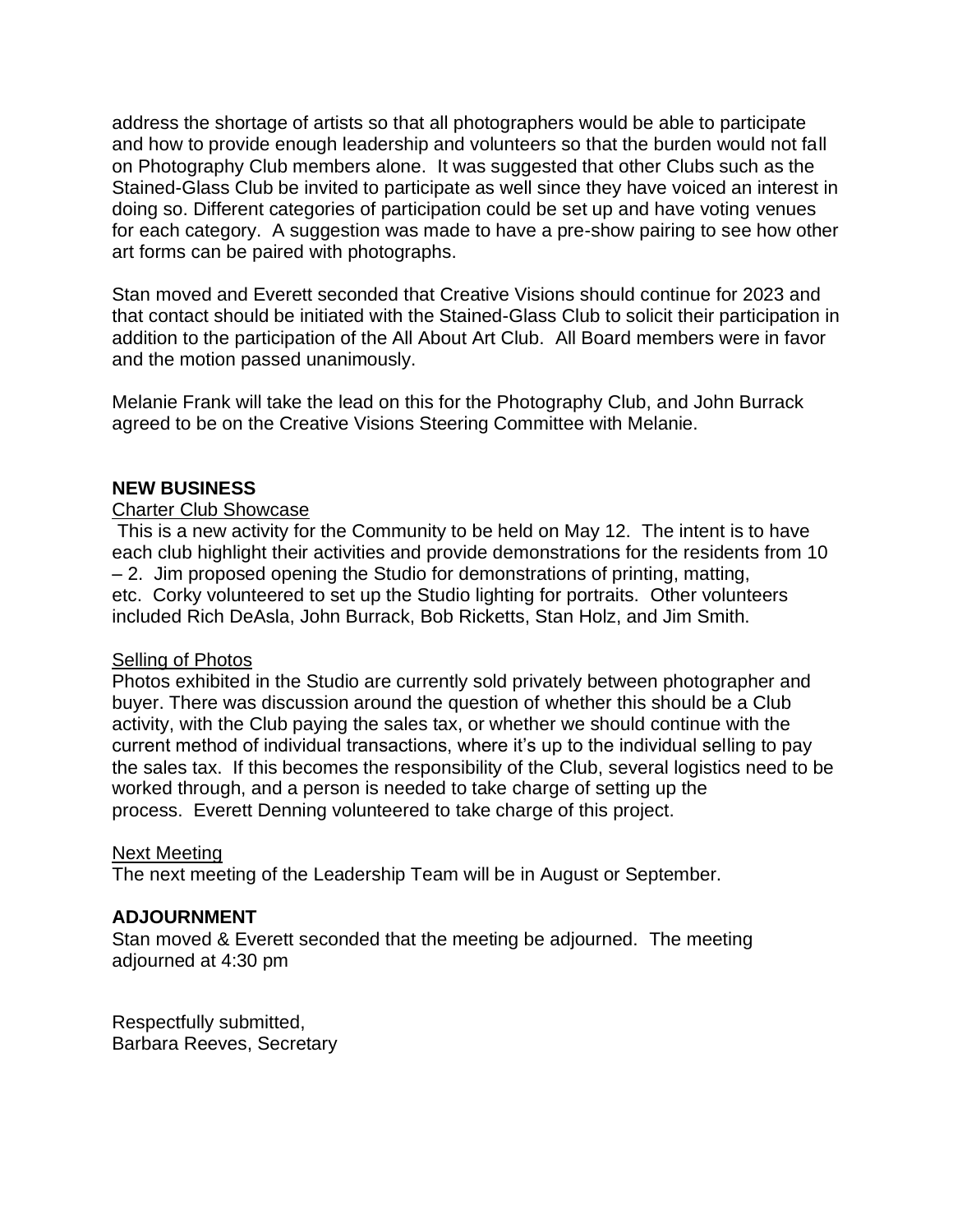#### **PCSCHH MONTHLY ANALYSIS (2022)**

|                         | <b>JAN</b> | FEB                   | MAR                | TOTALS              |
|-------------------------|------------|-----------------------|--------------------|---------------------|
| <b>CHECKBOOK</b>        |            |                       |                    |                     |
| BEGINNING BALANCE       | 13458.37   |                       | 11884.20 11,872.19 |                     |
| <b>ENDING BALANCE</b>   | 11884.20   | 11872.19              | 9,268.44           |                     |
| <b>DEPOSITS</b>         | 7.50       | 1943.10               |                    | 501.88 \$2,452.48   |
| A/R                     |            |                       | 4.480.30           |                     |
| A/P                     |            |                       | 135.60             |                     |
|                         |            |                       |                    |                     |
| <b>PAID EXPENSES</b>    |            |                       |                    |                     |
| <b>STUDIO</b>           | 739.25     | 131.52                | 245.27             | \$1,116.04          |
| <b>CONTESTS</b>         | 100.00     | 150.00                | 150.00             | \$400.00            |
| <b>BADGES</b>           | 36.00      | 0.00                  | 31.50              | \$67.50             |
| <b>CREATIVE VISION</b>  | 14.96      | 1551.64               | 150.00             | \$1,716.60          |
| <b>CV-PHOTO SALES</b>   |            | 2124.40               |                    | \$2,124.40          |
| OFFICE                  |            | 142.44                |                    | \$142.44            |
| <b>ZOOM</b>             |            | 215.56                |                    | \$215.56            |
| <b>SALES TAX</b>        | 7.70       | 0.00                  |                    | \$7.70              |
| <b>AWARDS</b>           | 2075.00    | 0.00                  |                    | \$2,075.00          |
|                         |            | \$2,972.91 \$4,315.56 | \$576.77           | \$7,865.24          |
|                         |            |                       |                    |                     |
| <b>CAM CARD BILLING</b> |            |                       |                    |                     |
| <b>CLUB DUES</b>        | 250.00     | 390.00                | 120.00             | \$760.00            |
| <b>CLASS FEES</b>       | 7.50       | 22.50                 |                    | \$30.00             |
| <b>STUDIO</b>           | 244.38     | 678.45                | 205.96             | \$1,128.79          |
| <b>CV-HANGING FEES</b>  |            | 696.00                |                    | \$696.00            |
| CV-PHOTO SALES          |            | 1820.00               |                    | \$1,820.00          |
|                         |            | \$501.88 \$3,606.95   |                    | \$325.96 \$4.434.79 |
| <b>EVENTBRITE</b>       |            |                       |                    |                     |
| <b>TICKETS</b>          |            |                       | 115                | 115                 |
| <b>GROSS</b>            |            |                       | 825.00             | \$825.00            |
| <b>NET</b>              |            |                       | 547.39             | \$547.39            |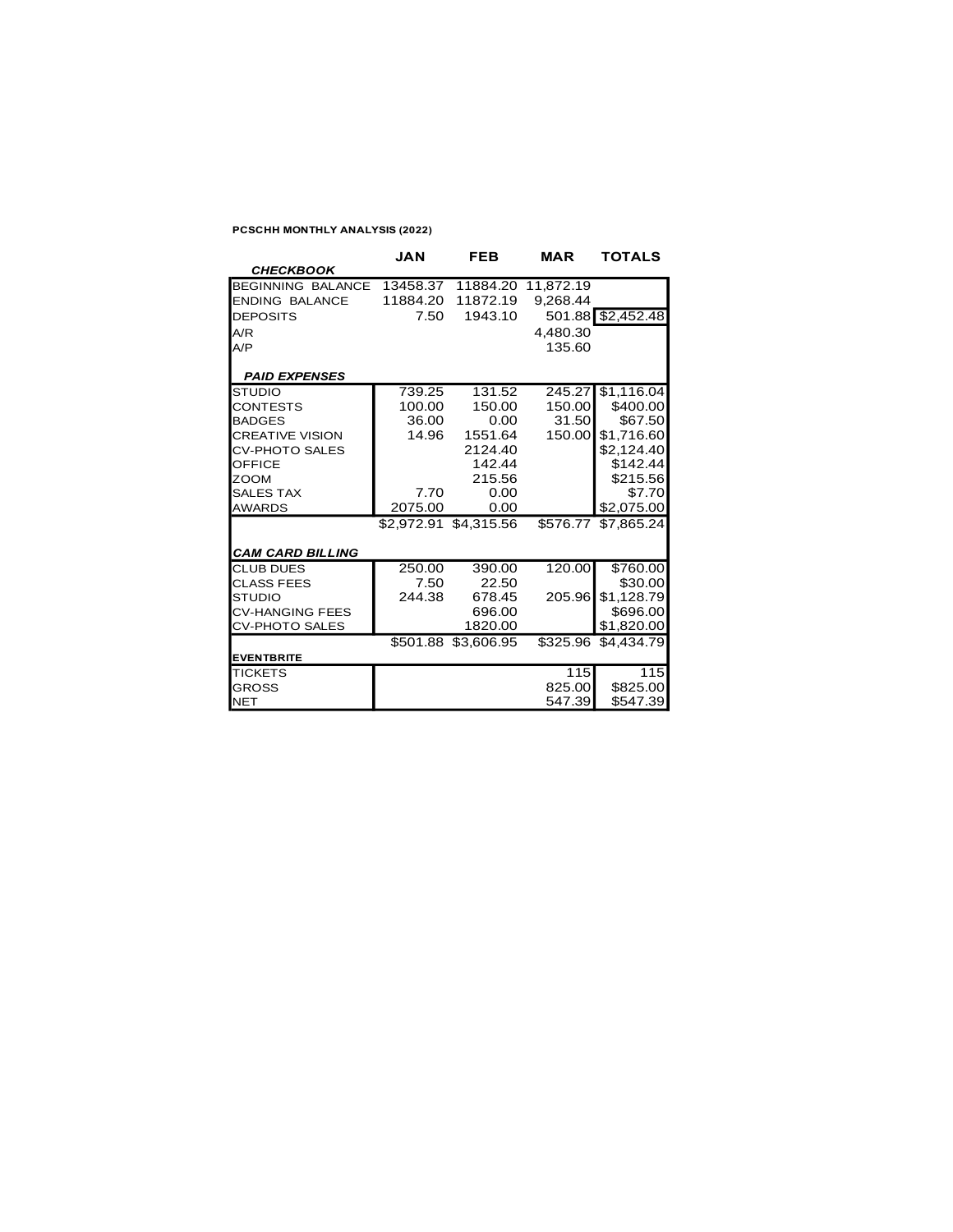## **Education Committee Report March 30, 2022 Dale Methven**

#### **1. WINTER SESSION RECAP**

a. 24 classes, 14 instructors, 113 seats sold; 3 sold out (FDW, mat, DeNoise)

#### **2. SPRING CLASSES**

a. 15 classes including 2 Fundamentals 100, 1 Fundamentals 200. 10 instructors, 37 registrations. 1 Matting class sold out.

#### 3. **FUNDAMENTALS**

a. Shortage of instructors for Fundamentals 100. Need to keep program alive and healthy. Invitational to show potential teachers the prepared curriculum. Advertise need for instructors and assistants to PCSC members.

### **4. TABLE SHOOTS**

a. Ballroom setup with tables of subjects to shoot. Multiple stations with volunteers to assist. CLIC members to assist. Looking for space.

#### **5. WALKABOUTS**

a. Need volunteers to lead. Share responsibility with Trips Committee once the Committee gets organized under new Trip Leader Mike Laferriere. Market via Happenings, President email, website.

#### 6. **MENTOR PROGRAM OVERVIEW**

a. Given the priority for recruiting Fundamentals' instructors, this idea was tabled.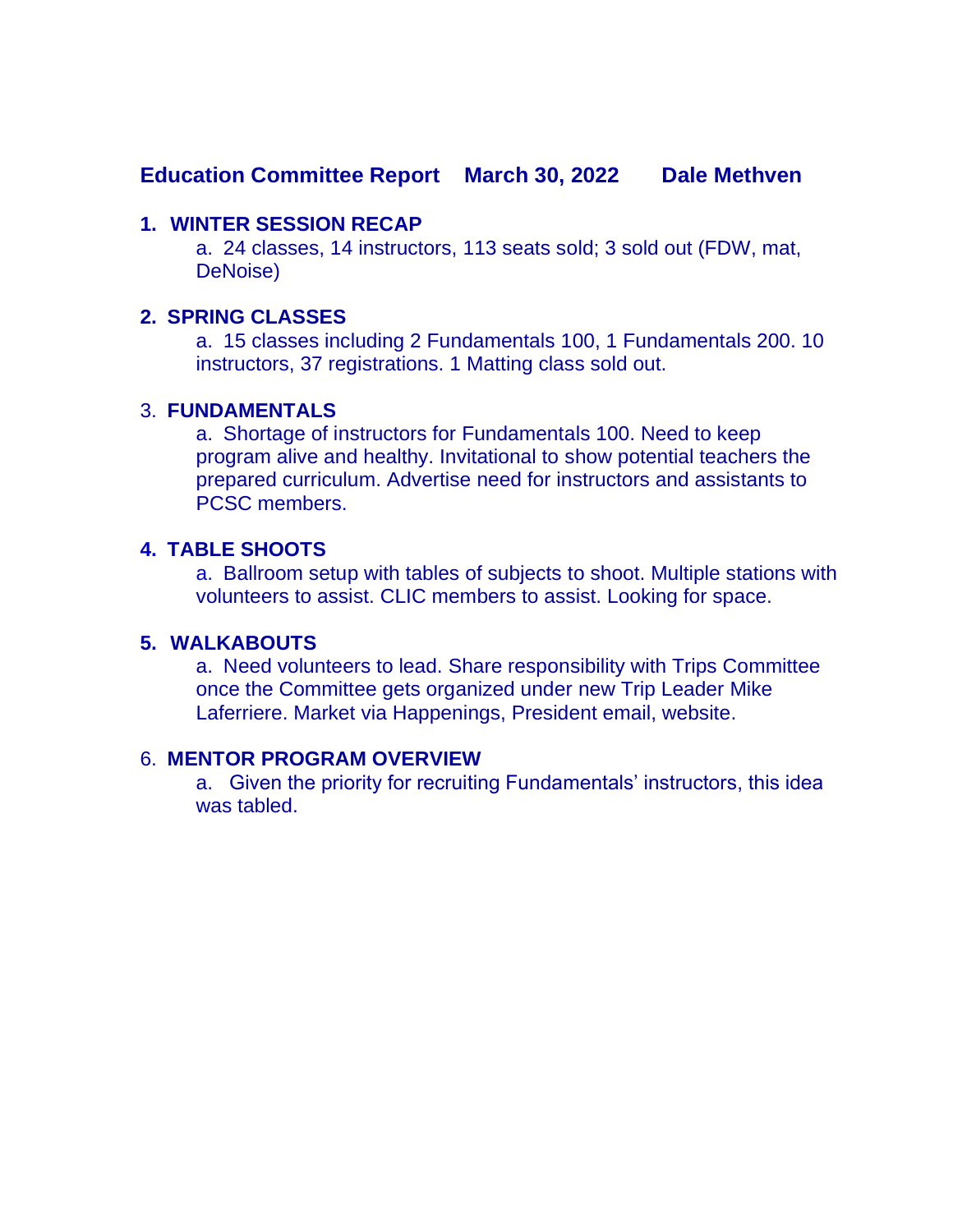## **Field Trip Committee Report**

## **Field Trip Updates**

- · Several Field Trips are scheduled or in the planning process o Harbor Island on April 4th
	- o Savannah Architectural Tour the week of April
	- $17<sup>th</sup>$  (TBA)
	- o Fort Jackson and Fort Pulaski late April/early May. (TBA)
	- $\circ$  Magnolia Plantation Charleston early May (TBA)
	- o Huguenot Park and Fernandina FL -mid to late May/early June (TBA)
	- o Evaluating Field trips for the June thru August

# · **Field Trip Committee Planning Documents**

- o Developing/Creating the following planning tools:
	- § **Field Trip Planning Calendar** to document annual, seasonal, migrational and other events/festivals occurring throughout the year. This is to assist the committee in the planning of future field trips. § **Field Trip Planning Checklist** is to document the field trip process for the current and future committees and field trip leader with all the information needed when planning and leading a field trip.

# · **Field Trip Committee**

- o Plan to add 3-4 new members to the committee in addition to the current committee.
- o Plan to send out a call to the membership for volunteers
- o Ask all members, especially new members to volunteer and get involved in the field trip committee
- $\circ$  Send out the Listserv email the week of April 4<sup>th</sup>
- · **Registration Google Form Document**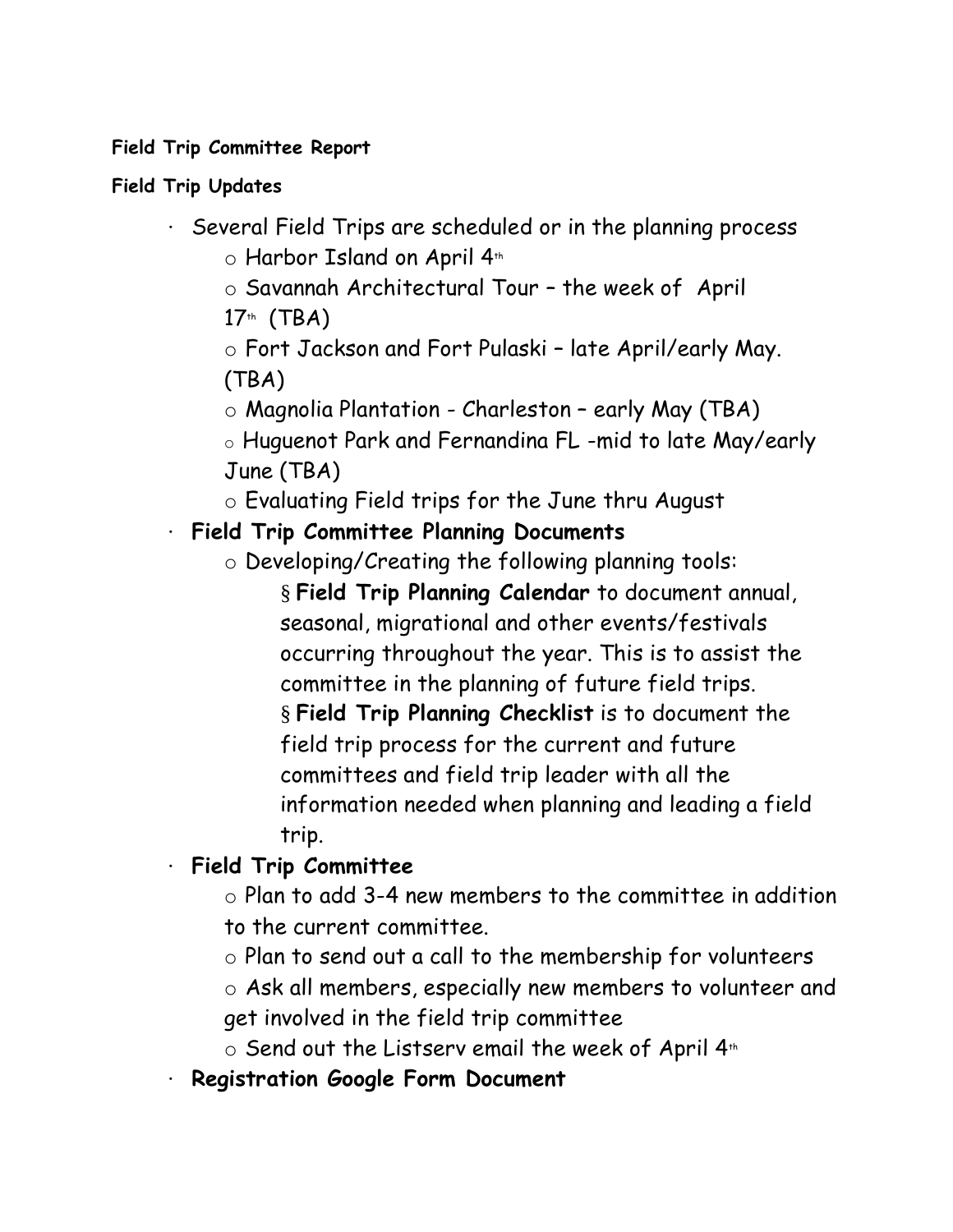o Thanks Dale Methven in recreating/updating the current form

o Mark Davis (Computer Club) assisted in clarifying key aspects of Google Docs.

o Form was updated to add in the Liability Waiver Statement.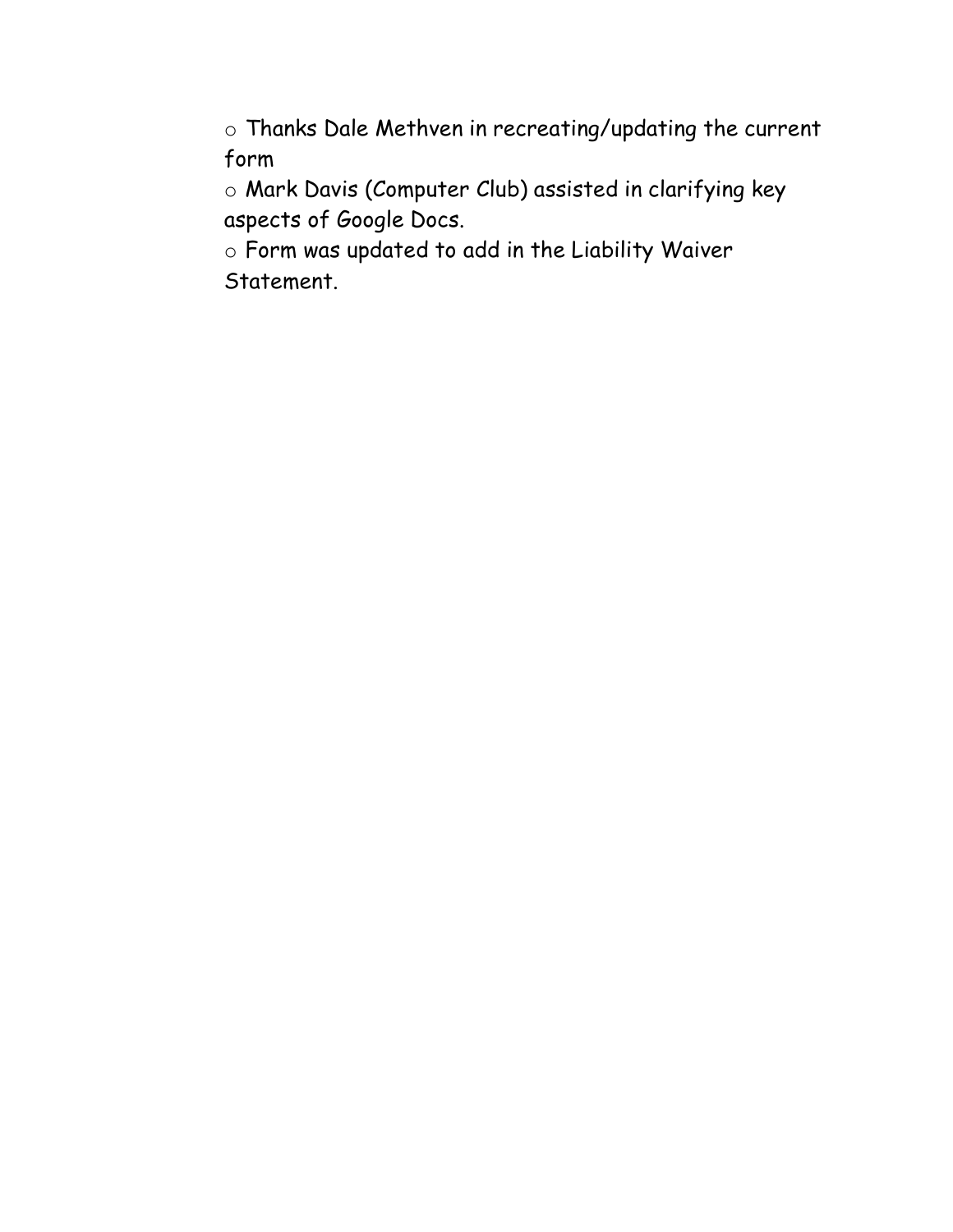2022 PCSC By-Laws Update

2022-03-30 - Leadership Team Meeting Report

By-Laws Review Committee: Gracene Peluso, George Newman & John Burrack, Chairman

In January President Jim Smith appointed the 2022 By-Laws Review Committee with the following stated expectations:

- . They should be no more restrictive than the Community Association requires through its Guidelines and templates. We can do more if we want to, but we don't need to tie ourselves up with self-imposed requirements that are not otherwise required. As an example, we should commit to "regular meetings" in the Bylaws but not "monthly meetings." The former is a requirement of the Community Association; the latter is a self-imposed requirement that we could want to change depending on circumstances.
- . The Bylaws should be permissive as opposed to being restrictive.
- . One big change that has occurred since the Bylaws were last revised has been the move toward more virtual meetings, online discussions, and online voting. The Committee should take that into account to ensure that the Bylaws provide all the necessary permissions for being able to operate that way when we need to.

In addition, I have the following items for potential changes for the committee to consider:

- Budget based resource accounting. A Budget is a long range planning tool that enables ٠ the involvement of the whole membership in the management of Club monetary and physical assets. In short the BoD and Leadership Team would prepare an annual budget for presentation and acceptance by the membership regarding income, expense and asset management.
- Increasing the size of the BoD by at least 1 elected member to 6 elected positions plus the immediate Past President. Suggestion is adding "Programs Director" along the same lines as the "Education Director" position. An alternative would be to elect 2 "At-Large" members replacing the current "Education Director" seat.

We are open to suggestions from the Leadership team of any other changes we might consider are welcomed at this time.

Thank You.

John Burrack, By-Laws Committee Chairman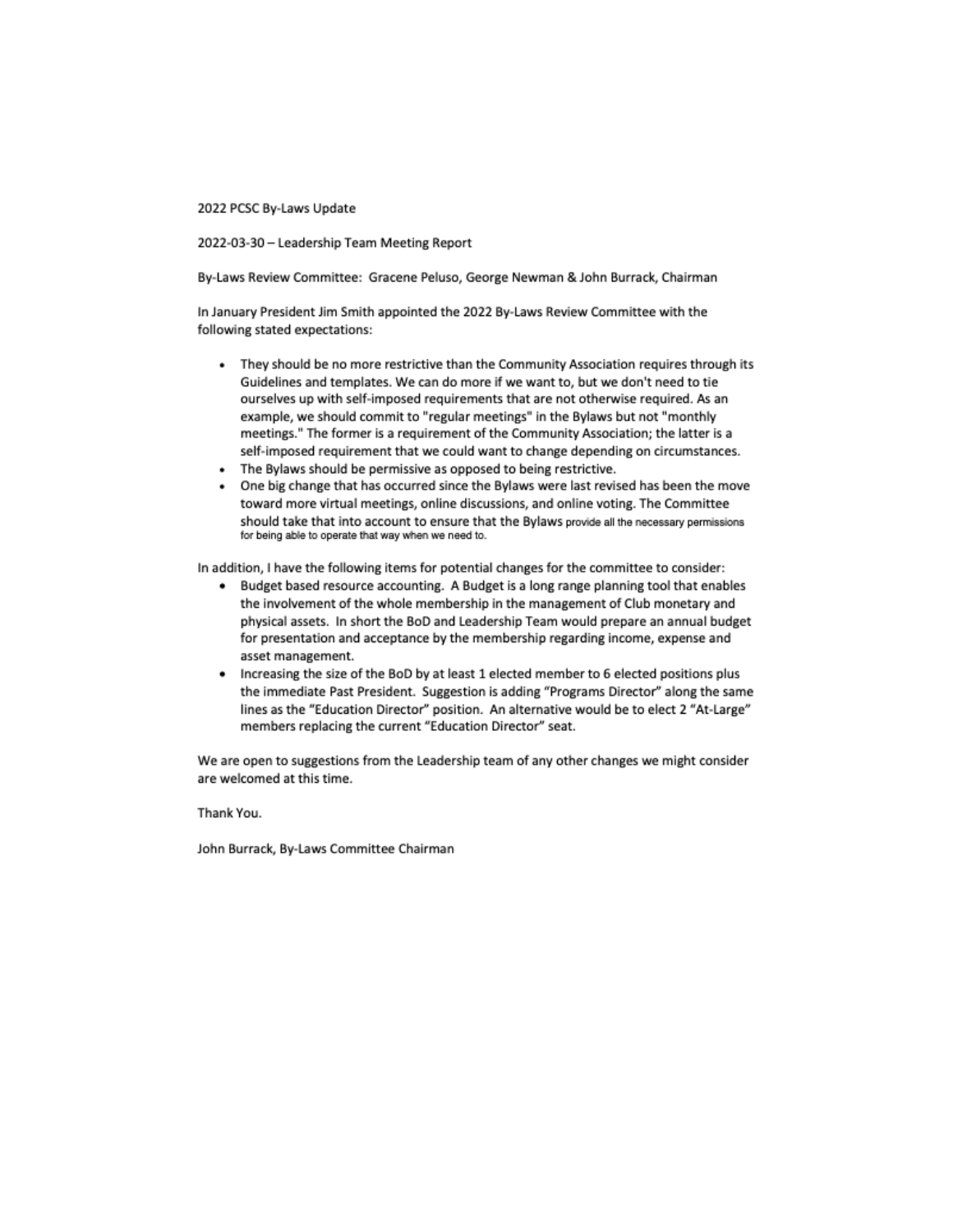# **Creative Visions 2022**

2022 Highlights

Sent a survey to members of both clubs to determine if there was any interest in including other clubs in the annual show.

- Not a lot of interest in changing the show format.
- Some current participants would only participate if format remained unchanged.

Changed the event name from Double Vision to Creative Visions to encourage artists to go beyond a copy of the photo. Created a Mission Statement to reflect the new name.

- New focus made the pairs more interesting.
- General feeling that the pairs were at a higher level.
- But some in the AAA club didn't want to participate because they only like to copy a photo.

Detailed Committee Descriptions were prepared for the Steering Committee as well as each individual committee this year.

- Steering Committee was a little bit of a challenge since AAA had Co-Presidents.
- Committee chairs were asked to update the descriptions. Currently about half have been updated.
- Each chair also was asked to provide recommendations for improve the show.

Changed room configuration:

- Lifestyles allowed us to use the lobby for check-in and the opening reception.
- That allowed us to spread out the panels more in the carpeted area.
- Utilized the dance floor for awards so that everyone could have a seat.

Instituted a new pre-inspection process for frames.

- Some push back from photographers and artists.
- Overall, there were fewer frames that needed "fixing" at check in.
- Need to have a scale next year to check weight several frames were too heavy.

Had an Artist only reception based upon feedback from prior years.

• The reception was well attended, and we had positive feedback